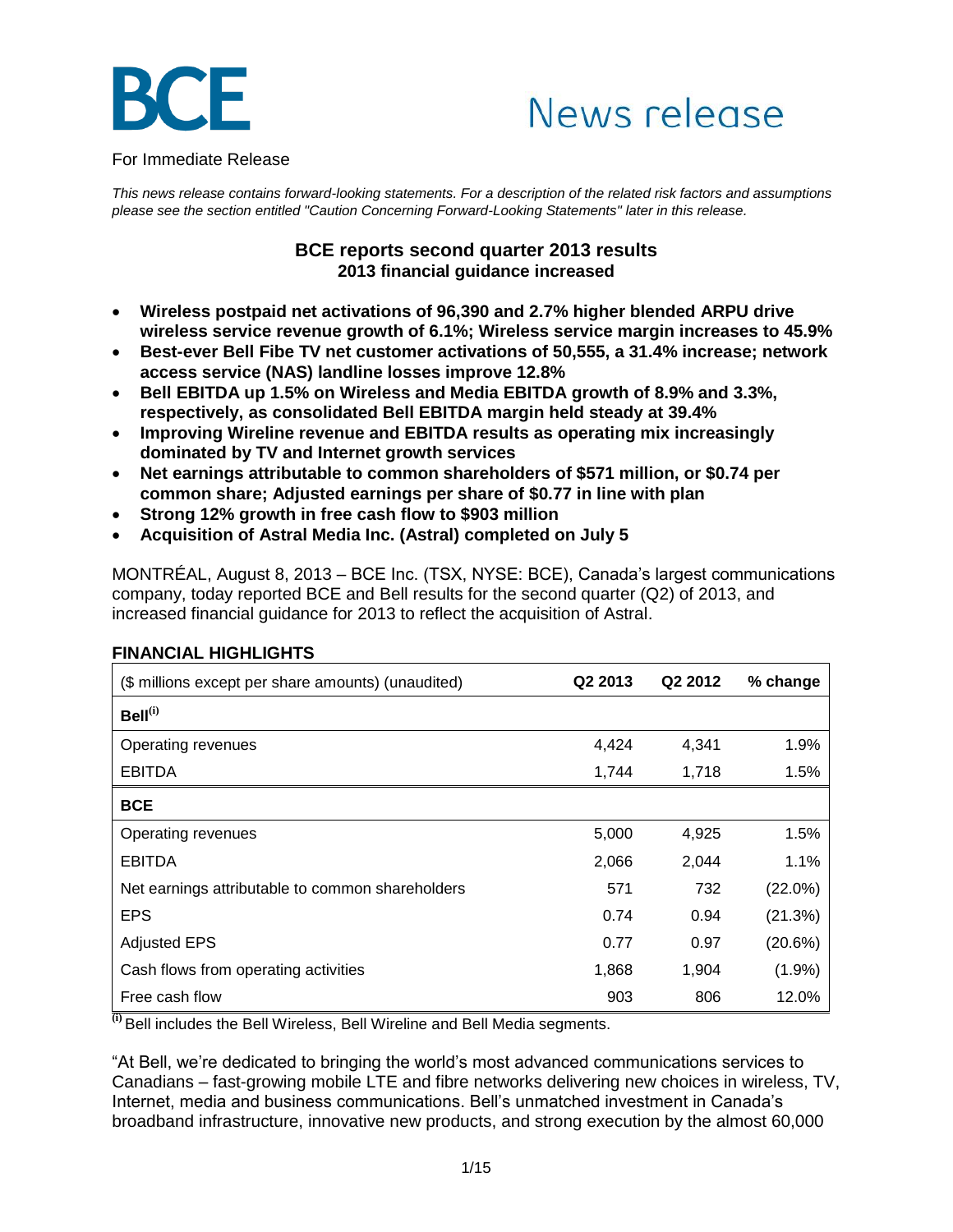members of the Bell national team have resulted in robust financial performance and rapid expansion in our growth services," said George Cope, President and CEO of BCE and Bell Canada.

"Increasing smartphone adoption and use of data services like Bell Mobile TV supported strong revenue and EBITDA growth at Bell Wireless. Our rapidly expanding Fibe footprint drove the highest number of Fibe TV customer additions since its launch, as well as growing Internet performance and improvement in our traditional landline business as more customers bundled Bell services. And with solid financial performance in Q2 supported by increased advertising and revenue from sports and other specialty services, Bell Media remains Canada's top media company – a competitive position further strengthened with the addition of the Astral team, especially in the Québec media marketplace," said Mr. Cope.

Bell is committed to achieving a clear goal – to be recognized by customers as Canada's leading communications company – through the execution of 6 Strategic Imperatives: Invest in Broadband Networks & Services, Accelerate Wireless, Leverage Wireline Momentum, Expand Media Leadership, Improve Customer Service, and Achieve a Competitive Cost Structure.

"We delivered a solid set of financial results in Q2, backed by continued wireless postpaid strength along with good operational progress in our wireline business and a strong contribution from our media business," said Siim Vanaselja, Chief Financial Officer for BCE and Bell. "Our successful closing of the acquisition of Astral supports the increased 2013 financial guidance we're announcing today. After absorbing integration and other acquisition-related costs in the second half of 2013, we expect to begin realizing the full financial benefits of this acquisition in 2014 with strong free cash flow accretion to support our dividend growth objective."

## **BCE RESULTS**

BCE's net earnings attributable to common shareholders were \$571 million in Q2 2013, or \$0.74 per common share, compared to \$732 million, or \$0.94 per common share, in Q2 2012. In line with plan, Adjusted earnings per share (EPS)**(1)** was \$0.77 per common share, down \$0.20 from last year. The year-over-year decrease was due to the higher value of uncertain tax positions favourably resolved in Q2 2012, losses on equity derivative contracts entered into to economically hedge future payments under our share-based compensation plans, and increased interest expense related to the financing of our acquisition of Astral.

BCE's cash flows from operating activities were \$1,868 million in Q2 2013, down \$36 million over last year, due largely to the timing of supplier payments, increased interest payments from a higher average level of long-term debt, and higher income taxes. Free cash flow**(2)** available to BCE's common shareholders increased \$97 million, or 12%, this quarter to \$903 million, driven mainly by higher EBITDA**(3)** and lower capital expenditures.

At the end of Q2, BCE (including Bell Canada and Bell Aliant) served a total of 7,860,429 wireless subscribers, up 3.5% from Q2 2012; total TV subscribers of 2,377,021 (which includes 495,038 IPTV customers), a 5.3% increase; total high-speed Internet subscribers of 3,054,427, up 1.5%; and total NAS lines of 7,851,441, a decrease of 7.0%.

### **BELL RESULTS**

Bell operating revenues in Q2 2013 grew 1.9% to \$4,424 million, driven by a 1.8% increase in service revenues that reflects growth in wireless, TV, Internet, media and business IP connectivity and solutions. Product revenues were also up 2.9% this quarter, due to increased data product sales to large enterprise customers.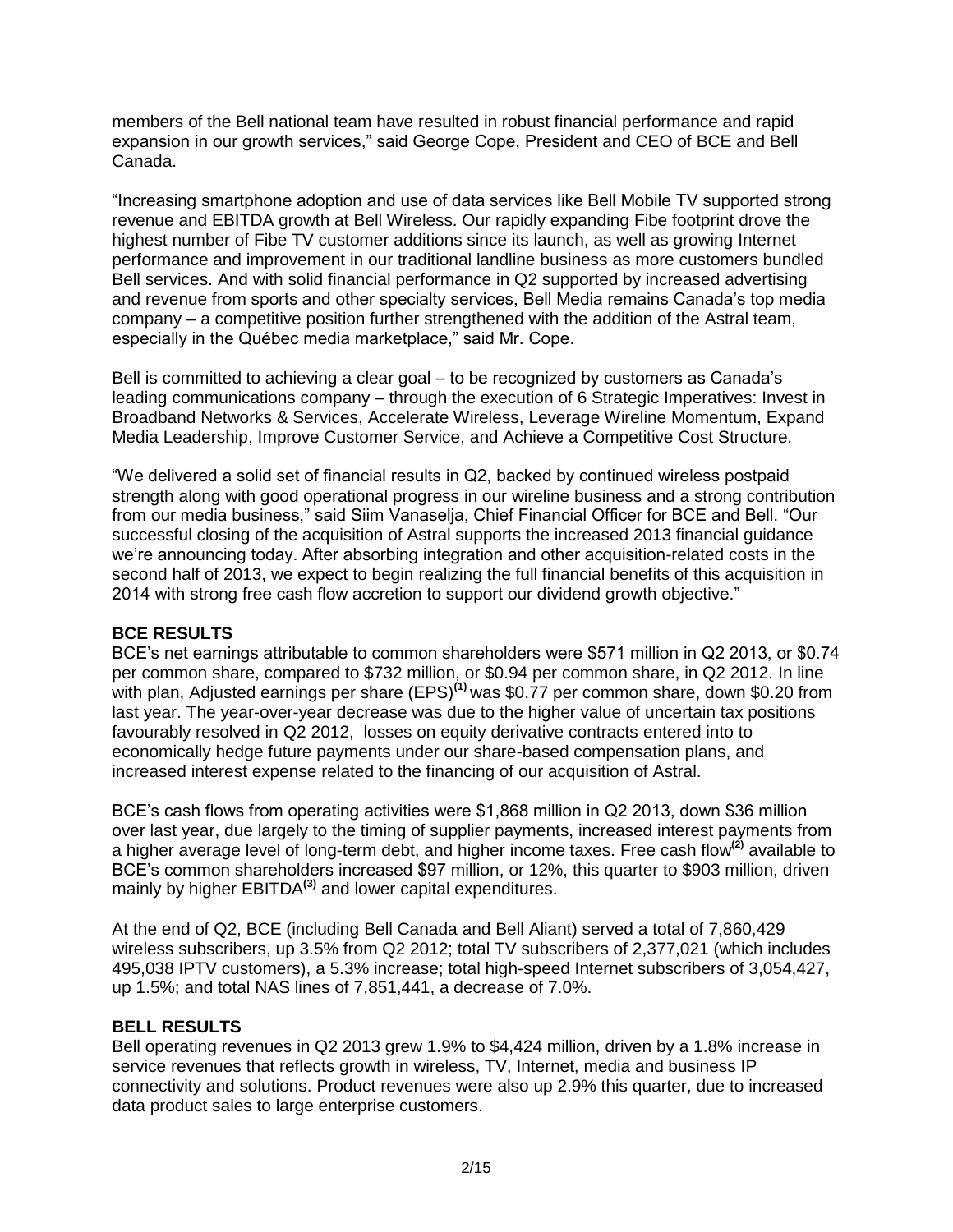Bell EBITDA increased 1.5% to \$1,744 million, with 8.9% EBITDA growth at Bell Wireless and 3.3% at Bell Media. This was moderated by a 2.9% decrease in Bell Wireline's EBITDA, which represents an improving trend over Q1 2013 and all previous quarters in 2012. Bell's consolidated EBITDA margin in Q2 2013 remained relatively unchanged at 39.4% compared to 39.6% in Q2 2012, reflecting strong wireless revenue flow-through, controlled spending on wireless subscriber acquisition and retention, slower wireline voice erosion, the increasing scale of Bell Fibe TV, and pricing and cost discipline across the company.

# **LET'S CLOSE THE LOOPHOLES**

Bell is urging the federal government to close the loopholes in new wireless regulations that favour major US wireless carriers like Verizon Communications Inc. (Verizon) with a range of advantages originally intended for competitive wireless startups. Bell is always ready to compete but the playing field needs to be level. Special benefits available to companies like Verizon include preferred access to Canada's wireless spectrum, the right to access the networks of Canadian carriers, and the ability to acquire wireless startups in Canada that Canadian companies like Bell cannot. Yet Canadian carriers have no such reciprocal rights in the US or any other country. Considering the cost to Canadians and the impact on investment, innovation and employment in Canadian wireless, the campaign to close the loopholes has received strong support from a broad spectrum of Canadians. Please visit [Bell.ca/PlayFair](http://www.bell.ca/PlayFair) or [FairForCanada.ca](http://www.fairforcanada.ca/) to learn more.

## **ASTRAL ACQUISITION COMPLETED**

We welcomed the Astral team to Bell Media following the completion of the \$3.27 billion acquisition of the Montréal-based Astral by Bell on July 5, 2013. The acquisition means more investment in Canadian media and choice for consumers, while greatly enhancing Bell Media's competitive position, especially in the Québec marketplace. Astral properties acquired include high-quality pay and specialty TV services (the French-language Super Écran, Cinépop, Canal Vie, Canal D, VRAK TV, and Ztélé, and English-language services The Movie Network, including HBO Canada, and TMN Encore), one of Canada's largest out-of-home advertising businesses, and 77 radio stations, including top brands like NRJ, Virgin Radio, Rouge fm, EZ Rock. Ian Greenberg, President and CEO of Astral, joined BCE's Board of Directors at the close of the transaction.

## **BELL OPERATING RESULTS BY SEGMENT**

Bell delivered strong execution across all its business segments in Q2 2013. Bell Wireless maintained strong market momentum with considerable postpaid customer activations and operating metrics that improved subscriber profitability. We also saw an acceleration in Fibe TV net customer activations, fewer NAS landline losses, better Bell Business Markets performance, and disciplined cost management across the company, all of which contributed to further improvement in Bell Wireline's revenue and EBITDA trajectories. Bell Media's continued significant contribution to consolidated Bell EBITDA and cash flow growth this quarter supports the transformation of Bell's growth services mix profile, which will be further enhanced with the acquisition of Astral.

Bell invested \$673 million in new capital in Q2 2013 to support the continued deployment of next-generation wireline and wireless broadband platforms. This represents a 13.3% decrease compared to Q2 2012, due to higher initial rollout costs last year for the construction of Bell's 4G LTE mobile network in major urban markets and the rapid retail store expansion in Western Canada, as well as the timing of capital spending in 2013 compared to last year.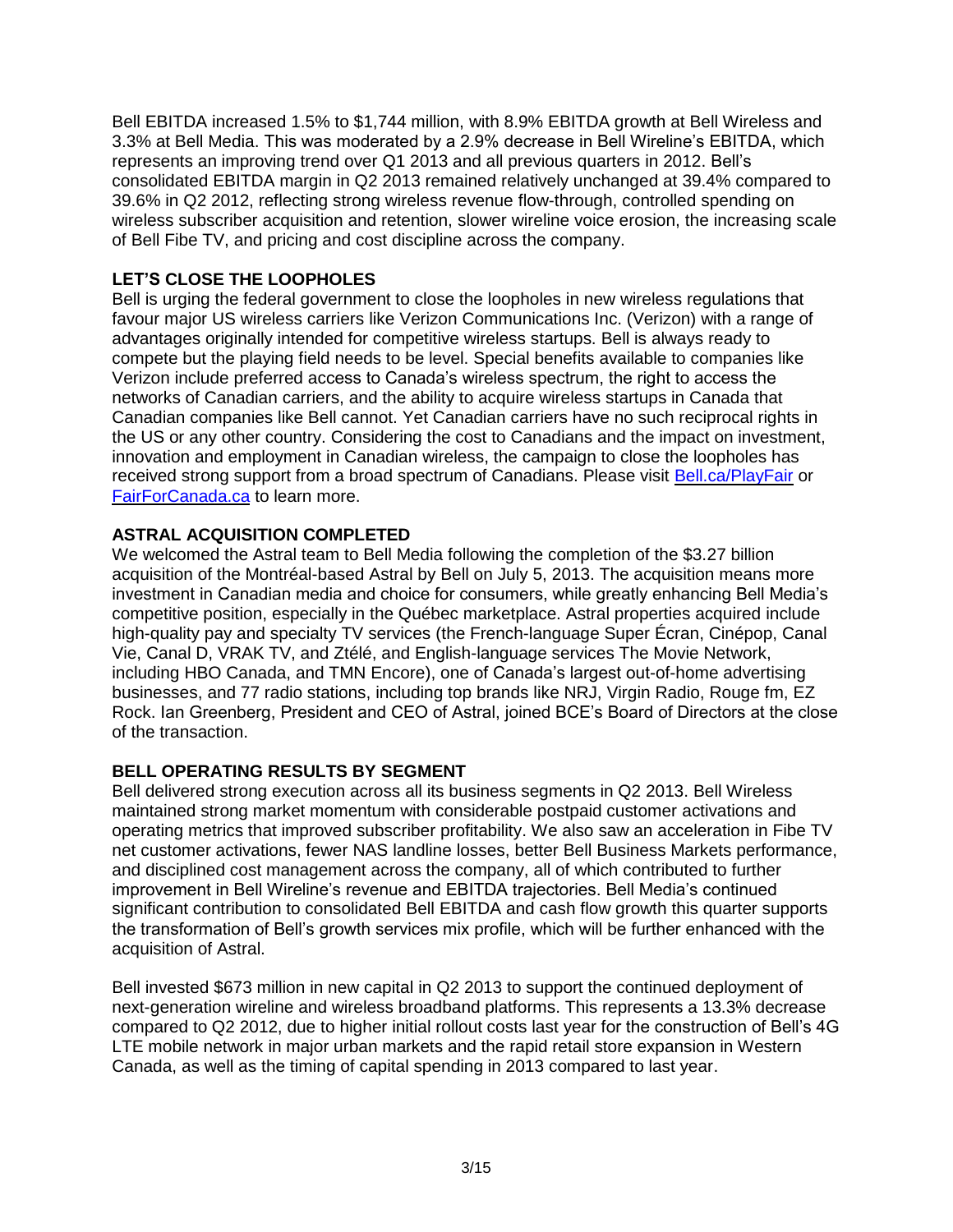### **Bell Wireless**

Bell Wireless operating revenues increased 5.4% to \$1,442 million in the quarter compared to \$1,368 million in Q2 2012. Service revenues were up 6.1% to \$1,328 million driven by postpaid subscriber growth and higher blended ARPU reflecting increased data usage and revenues from greater smartphone penetration. Wireless data revenue grew 21.1% in Q2 and now represents more than 40% of total wireless service revenues.

Bell Wireless EBITDA increased 8.9% to \$609 million, reflecting the combined impact of higher operating revenues and disciplined handset discounting for new customer acquisitions and upgrades. This contributed to a 1.3 percentage-point improvement in service margin to 45.9% from 44.6% in Q2 2012, the best performance in 4 years.

- Postpaid net additions of 96,390 reflected a 2.7% increase in postpaid gross activations compared to Q2 2012 and stable customer churn. Higher postpaid gross activations were driven by a strong lineup of smartphones and other mobile devices, attractive promotions and effective advertising. Prepaid net customer losses improved 3.7% to 52,824 as a result of fewer customer deactivations.
- Smartphone users represented 70% of total postpaid subscribers at the end of the quarter, compared to 55% a year earlier. Bell Wireless customers totalled 7,715,641 at the end of Q2, an increase of 3.5%.
- Postpaid customer churn remained low and unchanged at 1.3%, reflecting continued investments in customer service and retention. Prepaid churn also remained unchanged at 3.7% this quarter.
- Blended ARPU increased 2.7% to \$56.85 in the quarter, representing the fourteenth consecutive quarter of year-over-year improvement. Growth was driven by a higher proportion of postpaid customers in our overall wireless subscriber base, growth in data usage due to strong smartphone adoption, and postpaid customer growth in higher-ARPU customer segments and regions such as Western Canada.
- Cost of acquisition increased 5.5% to \$402 per gross activation, reflecting higher handset discounts driven by a higher postpaid smartphone mix and competitive handset pricing in the market.
- Bell continues to offer customers access to Canada's largest 4G LTE network reaching approximately 73% of the Canadian population, complementing the 4G HSPA+ and enhanced 4G HSPA+ DC (Dual Cell) networks that offer coast-to-coast coverage to more than 97% and more than 92% of the population, respectively.
- Bell Mobile TV announced expanded live and on-demand programming with the addition of CBC, Radio-Canada TV, City TV, Sportsnet and BBC World News. Now with more than 30 channels in English and French available on smartphones and tablets, Bell Mobile TV offers access to news, entertainment and children's programming from brands such as ATN, BNN, BBC, Bloomberg, CTV, City TV, Juicebox, MTV Canada, Treehouse, TVA and YTV, and sports content from TSN, RDS, Sportsnet and the NHL, NBA and NFL.
- Royal Bank of Canada (RBC) and Bell Mobility have announced that customers will be able to pay securely for transactions with their RBC debit or credit cards using compatible Bell Mobility smartphones. RBC and Bell expect to make the service broadly available by the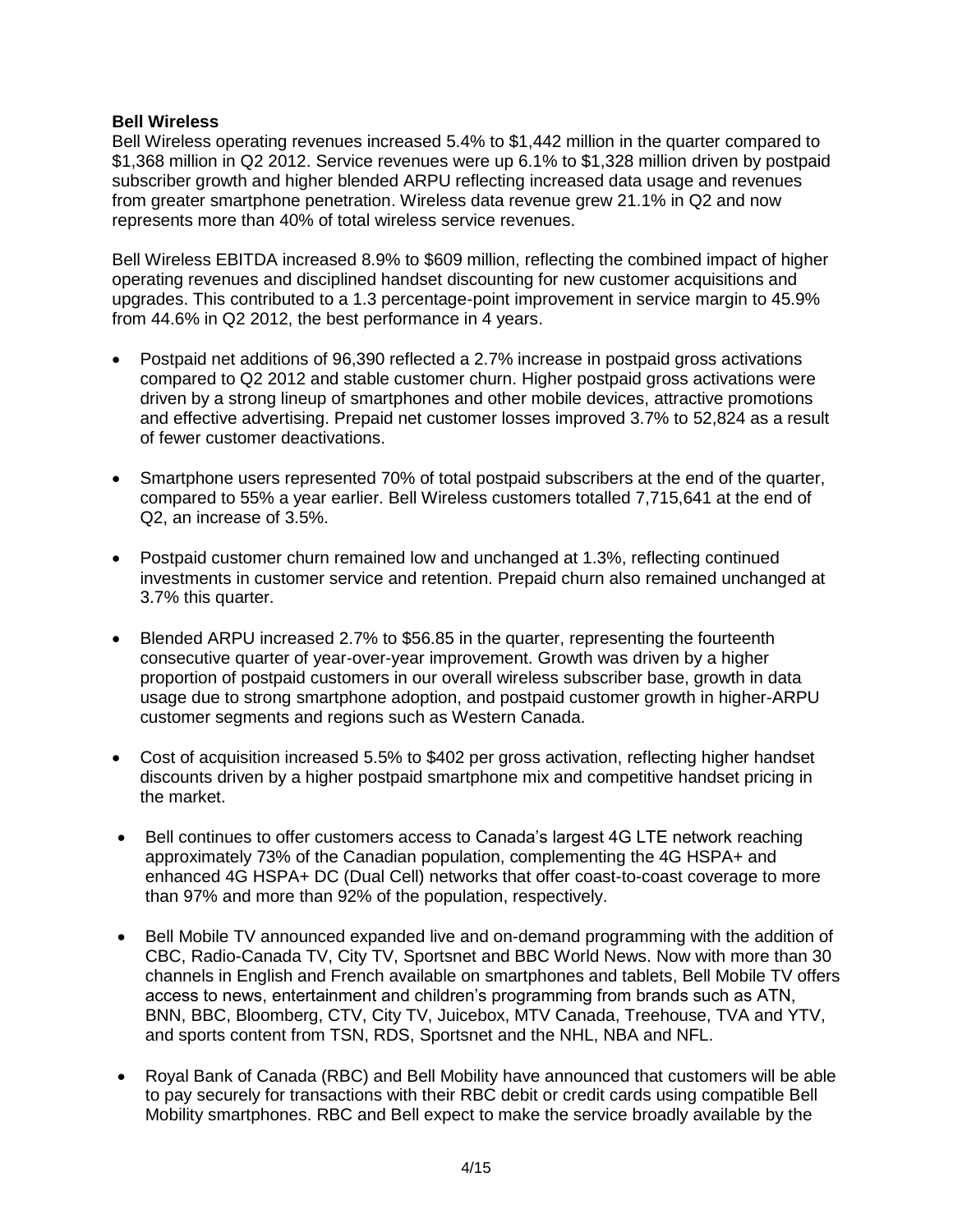end of the year and are now testing the solution with consumers and merchant customers.

- Bell Wireless continued to bring customers the latest in wireless technology with the introduction of several new in-demand devices, including the BlackBerry Q10, the HTC One, the Samsung Galaxy S4 and the Sony Xperia ZL. These smartphones are all equipped with Near Field Communications (NFC) capability, enabling mobile commerce applications and easy wireless sharing of music, contacts, files and images.
- Bell renewed its partnership with GLENTEL, Canada's largest independent multi-carrier mobile phone retailer, to offer Bell Mobility products and services to customers at GLENTEL retail outlets across Canada, including Wireless Wave, Telephone Booth, Wireless Etc. and **Target Mobile.**

### **Bell Wireline**

The pace of Bell Wireline's revenue decline improved significantly in the quarter with revenues decreasing by a modest 0.9% to \$2,506 million, as growth in Fibe TV and Fibe Internet drove stronger overall residential financial results. This moderated the decline in voice revenues, reflecting fewer NAS landline losses compared to Q2 2012. Bell Business Markets generated higher IP connectivity revenues and saw increased data product sales to large enterprise customers this quarter.

Bell Wireline EBITDA decreased 2.9% to \$979 million and we maintained margin on plan at 39.1% (compared to 39.9% in Q2 2012). The decrease in Wireline EBITDA this quarter was impacted by a \$10 million benefit realized in Q2 2012 from an adjustment to TV broadcast licence fees payable to the CRTC that did not recur this year. Excluding this impact, Bell Wireline EBITDA decreased 1.9% this quarter.

- Bell Fibe TV added 50,555 net new customers, a 31.4% increase over the 38,477 gained in the second quarter of 2012. This represents our best quarterly performance since launching the service in Q3 2010, reflecting growth in customer demand for Fibe TV as we continue to expand our IPTV service footprint. At the end of Q2, Bell Fibe TV subscribers totalled 346,316, more than double the 158,324 subscribers reported at the end of Q2 2012.
- In May 2013, Bell Fibe TV launched Canada's first wireless receiver, a Bell exclusive that enables customers to connect additional TVs with Fibe TV service anywhere in the home without the need to run extra cable. A wireless receiver transmitter connects to a customer's Home Networking modem and works with their Whole Home personal video recorder (PVR) to connect one or more Wireless Receivers to deliver the full Fibe TV experience to as many as 5 additional TVs.
- Combined Bell Satellite TV and Fibe TV net additions in the quarter increased 52.8% to 25,605. Bell TV's subscriber base totalled 2,195,559 at the end of Q2 2013, representing a 3.2% increase since the end of Q2 2012.
- Bell high-speed Internet net subscriber additions were 3,901, compared to a net loss of 664 in Q2 2012, reflecting the pull-through of Bell Fibe TV customer activations as well as improved business and wholesale customer activations. Bell total high-speed Internet subscribers reached 2,121,075, up 0.8% since the end of Q2 2012.
- Wireline data revenue was up 4.0% to \$1,456 million, driven mainly by higher TV and Internet service revenues as a result of Fibe customer growth, higher IP broadband connectivity revenues and increased data product sales.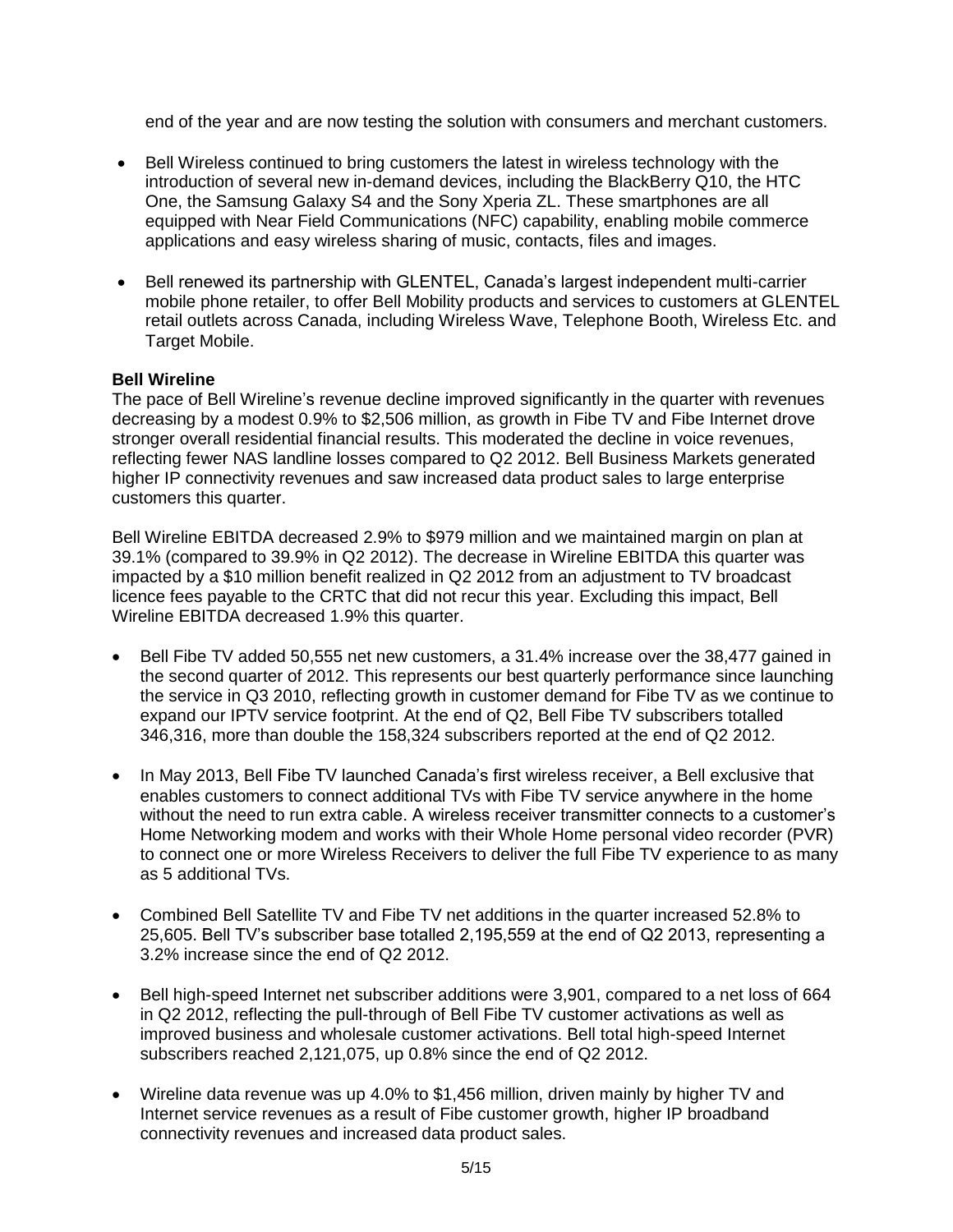- Residential NAS net losses improved 11.8%, or 11,029, over Q2 2012, reflecting lower rates of residential NAS turnover in Bell Fibe TV service areas and fewer wholesale customer losses to competitors compared to the second quarter of last year.
- Business NAS losses improved 15.3%, or 5,206, this quarter as Bell Business Markets reduced access line losses in its mid-sized customer segment. Wholesale business access line losses also improved year over year.
- Total Bell NAS at the end of the quarter was 5,425,491, a 7.7% decline. Bell's local and access revenues declined 7.1% to \$632 million, while long distance revenue declined 11.2% to \$183 million.
- Bell and CGI Group Inc. (CGI) teamed up on a winning bid to deliver a new email system for the federal government. Based on the latest email technology, the streamlined system will enhance security and increase efficiency, ultimately improving Canadians' access to information and services while saving the government a projected \$50 million per year starting in 2015. Bell and CGI will implement and manage the government's new email system for 7 years with an optional 1-year extension.

### **Bell Media**

Bell Media revenues grew 4.7% to \$559 million in the quarter, due to subscriber fee revenue growth of 7.9% reflecting increases in specialty TV rates paid by broadcast distributors. Advertising revenues were up 0.8% compared to Q2 2012, with growth driven by Bell Media's specialty sports TV properties, TSN and RDS, thanks to the NHL's regular season schedule being extended into Q2 and intense viewer interest in the hockey playoffs. Bell Media's conventional TV properties also had higher advertising sales compared to Q2 2012. This growth was offset by a year-over-year decline in digital advertising revenues and softer radio advertising sales.

As a result of higher operating revenues, Bell Media EBITDA increased 3.3% to \$156 million, despite the non-recurring benefit realized in Q2 2012 totalling \$15 million from accrual adjustments to CRTC Part II fees and the Local Programming Improvement Fund, and higher programming and production costs this quarter due to the NHL's extended schedule.

- CTV wrapped up the 2012/13 broadcast year with more top 10, top 20 and top 30 shows than any other Canadian conventional TV network according to BBM Canada, making it the most-watched Canadian TV network for the  $12<sup>th</sup>$  year in a row.
- Bell Media's sports and non-sports TV specialty services reached nearly 26 million Canadians in the average week throughout Q2 2013, over 6 million viewers more than the closest competitor.
- At the annual Los Angeles programming screenings in May, Bell Media secured an attractive mix of returning and new programs for its 2013/2014 primetime schedules on its CTV and CTV Two networks, featuring more returning hits than any other Canadian network along with a number of new programs for the fall and mid-seasons. CTV will also remain the home of TV's biggest events in 2013/2014, including the Academy Awards, Super Bowl, the Golden Globe Awards, the Primetime Emmy Awards, the American Music Awards and the Juno Awards.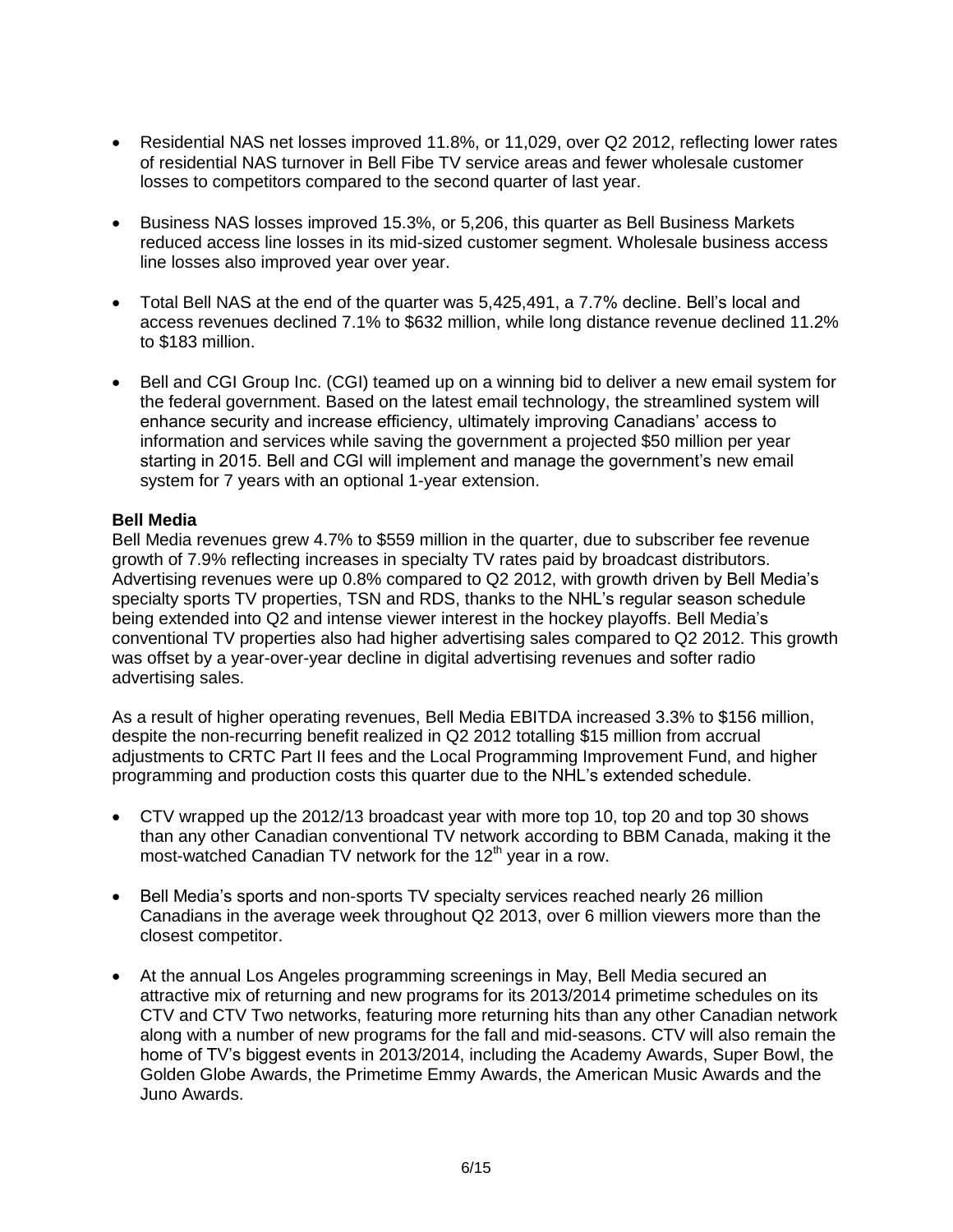### **BELL ALIANT RESULTS**

Bell Aliant (TSX: BA) revenues increased 0.6% to \$691 million in Q2 2013 from \$687 million in Q2 2012, as growth in data was largely offset by continued declines in local and access and long distance revenues, as well as equipment and other revenues. Bell Aliant's EBITDA was down 1.2% at \$322 million this quarter, as slightly higher operating revenues were offset by a 2.2% increase in operating costs related mostly to growth of its FibreOP service. For more information, please visit [BellAliant.ca.](http://www.bellaliant.ca/)

### **COMMON SHARE DIVIDEND**

BCE's Board of Directors has declared a quarterly dividend of \$0.5825 per common share, payable on October 15, 2013 to shareholders of record at the close of business on September 16, 2013.

### **OUTLOOK**

As a result of the closing of the acquisition of Astral on July 5, 2013, BCE has updated its financial guidance for 2013 as follows:

|                                  | <b>February 7</b><br>Guidance | <b>August 8</b><br>Guidance |
|----------------------------------|-------------------------------|-----------------------------|
| Bell <sup>(i)</sup>              |                               |                             |
| Revenue Growth                   | $0\% - 2\%$                   | $2\% - 4\%$                 |
| <b>EBITDA Growth</b>             | $1\% - 3\%$                   | $3\% - 5\%$                 |
| Capital Intensity                | $16\% - 17\%$                 | No change                   |
| <b>BCE</b>                       |                               |                             |
| Adjusted EPS <sup>(ii)</sup>     | $$2.97 - $3.03$               | No change                   |
| Free Cash Flow growth (iii)      | $5\% - 9\%$                   | No change                   |
| Annual common dividend per share | \$2.33                        | No change                   |

(i) Bell's 2013 financial guidance for revenue, EBITDA and capital intensity is exclusive of Bell Aliant.

(ii) We define Adjusted net earnings as net earnings attributable to common shareholders before severance, acquisition and other costs, net (gains) losses on investments and premiums on early redemption of debt. We define Adjusted EPS as Adjusted net earnings per BCE Inc. common share.

(iii) We define free cash flow as cash flows from operating activities excluding acquisition costs paid and voluntary pension funding, plus dividends/distributions received from Bell Aliant, less capital expenditures, preferred share dividends, dividends/distributions paid by subsidiaries to noncontrolling interest, and Bell Aliant free cash flow.

### **CALL WITH FINANCIAL ANALYSTS**

BCE will hold a conference call for financial analysts to discuss Q2 2013 results on Thursday, August 8 at 8:00 a.m. (Eastern). Media are welcome to participate on a listen-only basis. To participate, please dial (416) 340-8061 or toll-free 1-866-225-0198 shortly before the start of the call. A replay will be available for one week by dialing (905) 694-9451 or 1-800-408-3053 and entering pass code 3092522#.

There will also be a live audio webcast of the call available on BCE's website at: [BCE.ca/investors/investorevents/all/show/bce-q2-2013-results-conference-call.](http://bce.ca/investors/investorevents/all/show/bce-q1-2013-results-conference-call)The mp3 file will be available for download on this page later in the day.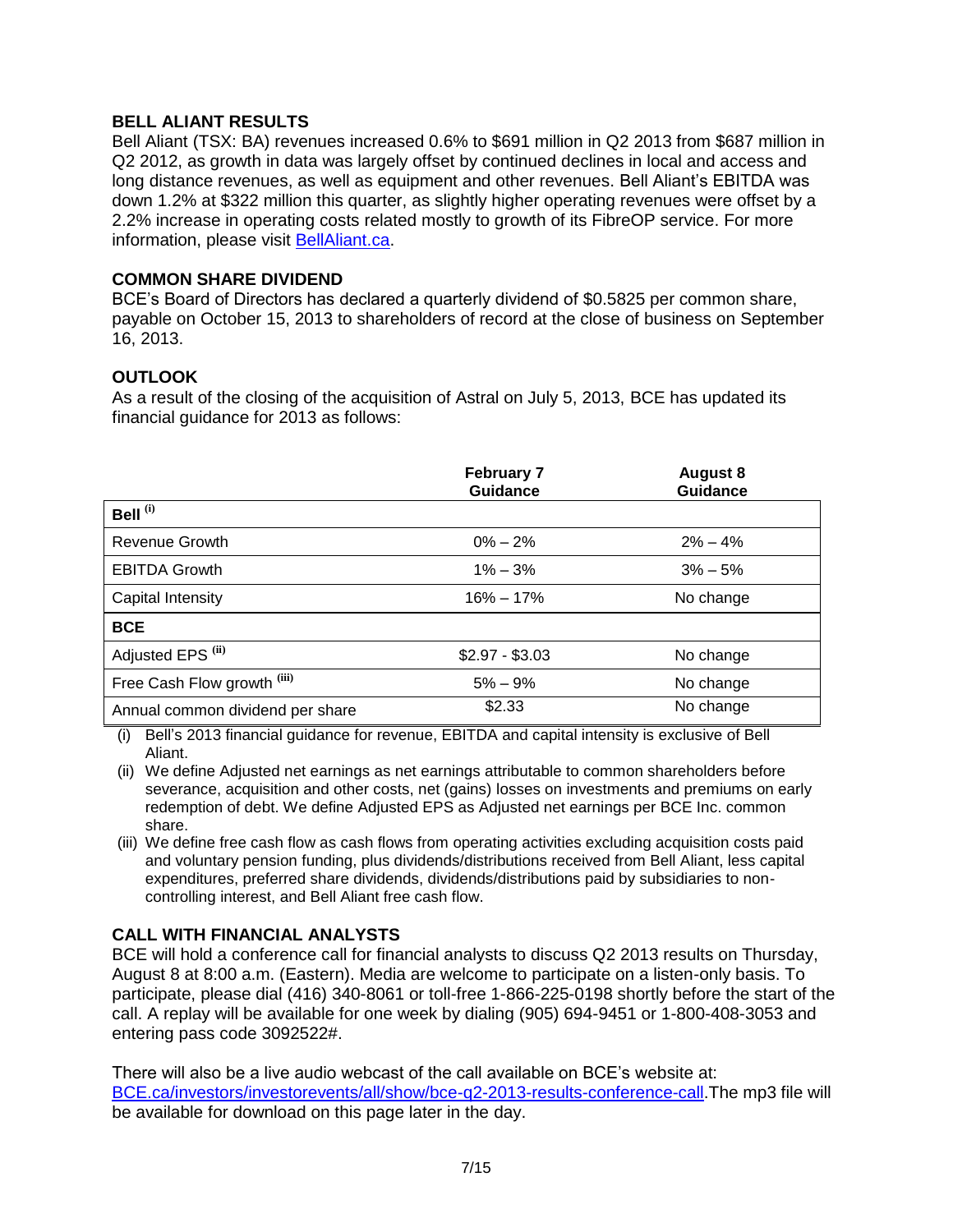## **NOTES**

The information contained in this news release is unaudited.

(1) The terms Adjusted net earnings and Adjusted EPS do not have any standardized meaning under IFRS. Therefore, they are unlikely to be comparable to similar measures presented by other companies. Starting in 2013, our definition of Adjusted net earnings has been modified to exclude premiums on early redemption of debt to align with the reporting practices of our peers. We define Adjusted net earnings as net earnings attributable to common shareholders before severance, acquisition and other costs, net (gains) losses on investments, and premiums on early redemption of debt. We define Adjusted EPS as Adjusted net earnings per BCE common share. We use Adjusted net earnings and Adjusted EPS, among other measures, to assess the performance of our businesses without the effects of severance, acquisition and other costs, net (gains) losses on investments, and premiums on early redemption of debt, net of tax and non-controlling interest. We exclude these items because they affect the comparability of our financial results and could potentially distort the analysis of trends in business performance. Excluding these items does not imply they are non-recurring. The most comparable IFRS financial measures are net earnings attributable to common shareholders and EPS. The following table is a reconciliation of net earnings attributable to common shareholders and EPS to Adjusted net earnings on a consolidated basis and per BCE common share (Adjusted EPS), respectively.

| <b>Q illimotio</b> capcipit por origin announto,    |                     |                  |              |                     |
|-----------------------------------------------------|---------------------|------------------|--------------|---------------------|
|                                                     | Q <sub>2</sub> 2013 |                  |              | Q <sub>2</sub> 2012 |
|                                                     | TOTAL               | <b>PER SHARE</b> | <b>TOTAL</b> | PER SHARE           |
| Net earnings attributable to common<br>shareholders | 571                 | 0.74             | 732          | 0.94                |
| Severance, acquisition and other<br>costs           | 21                  | 0.02             | 15           | 0.03                |
| Net gains on investments                            | (1)                 |                  |              |                     |
| Premium on early redemption of<br>debts             | 3                   | 0.01             |              |                     |
|                                                     |                     |                  |              |                     |
| Adjusted net earnings                               | 594                 | 0.77             | 747          | 0.97                |

(\$ millions except per share amounts)

(2) The term free cash flow does not have any standardized meaning under IFRS. Therefore, it is unlikely to be comparable to similar measures presented by other companies. Starting in 2013, our definition of free cash flow has been modified to exclude voluntary pension funding because it is a discretionary use of excess cash. We define free cash flow as cash flows from operating activities, excluding acquisition costs paid and voluntary pension funding, plus dividends/distributions received from Bell Aliant, less capital expenditures, preferred share dividends, dividends/distributions paid by subsidiaries to non-controlling interest, and Bell Aliant free cash flow. We consider free cash flow to be an important indicator of the financial strength and performance of our business because it shows how much cash is available to repay debt and reinvest in our company. We believe that certain investors and analysts use free cash flow to value a business and its underlying assets. The most comparable IFRS financial measure is cash flows from operating activities. The following table is a reconciliation of cash flows from operating activities to free cash flow on a consolidated basis.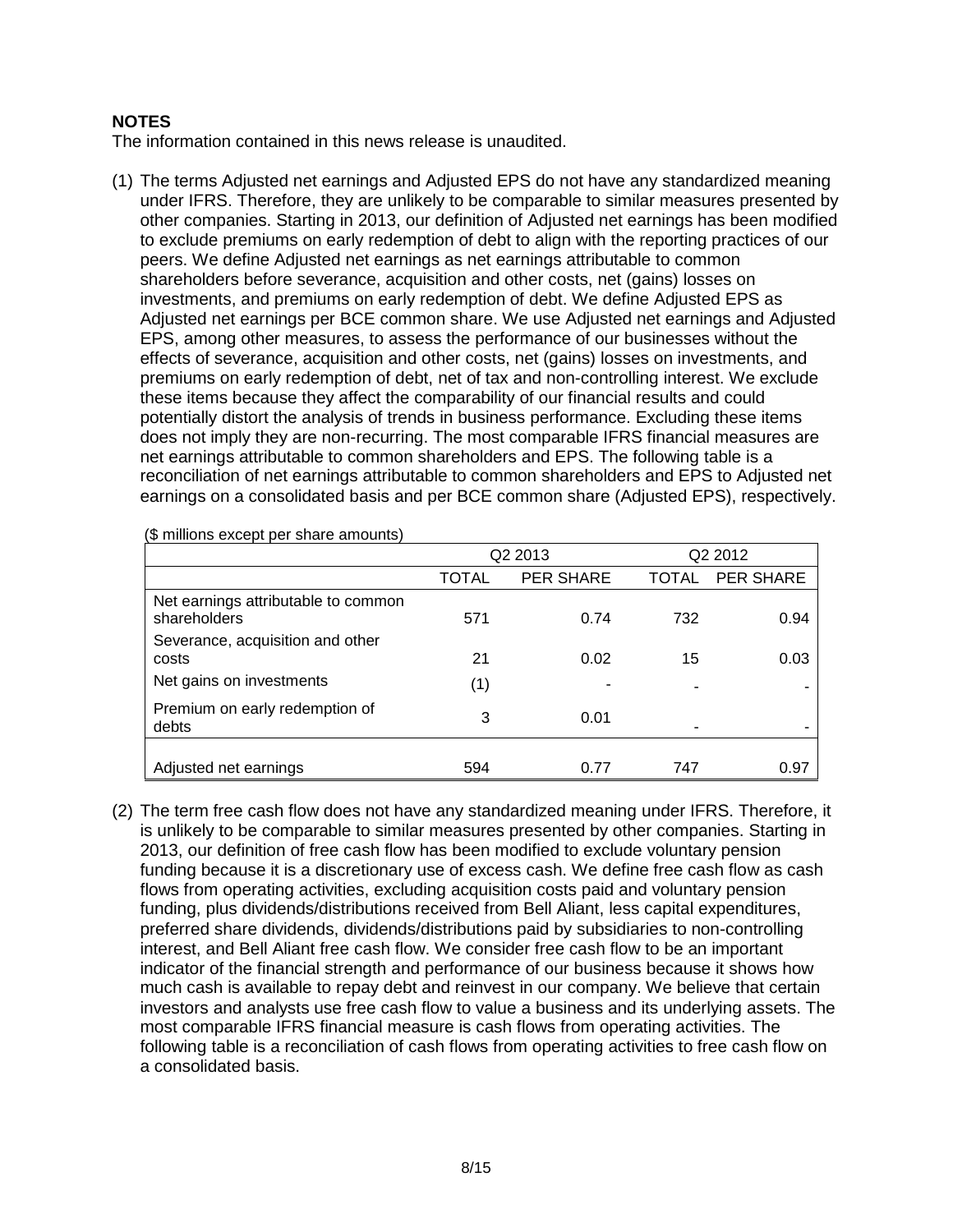(\$ millions)

|                                                                                   | Q <sub>2</sub> 2013 | Q2 2012 |
|-----------------------------------------------------------------------------------|---------------------|---------|
| Cash flows from operating activities                                              | 1,868               | 1,904   |
| Bell Aliant dividends/distributions to BCE                                        | 47                  | 47      |
| Capital expenditures                                                              | (830)               | (952)   |
| Cash dividends paid on preferred shares                                           | (32)                | (34)    |
| Cash dividends/ distributions paid by subsidiaries to<br>non-controlling interest | (74)                | (91)    |
| Acquisition costs paid                                                            | 8                   | 32      |
| Bell Aliant free cash flow                                                        | (84)                | (100)   |
| Free cash flow                                                                    | 903                 | 806     |

(3) The term EBITDA does not have any standardized meaning under IFRS. Therefore, it is unlikely to be comparable to similar measures presented by other companies. We define EBITDA as operating revenues less operating costs, as shown in BCE's consolidated income statements. We use EBITDA to evaluate the performance of our businesses as it reflects their ongoing profitability. We believe that certain investors and analysts use EBITDA to measure a company's ability to service debt and to meet other payment obligations or as a common measurement to value companies in the telecommunications industry. EBITDA also is one component in the determination of short-term incentive compensation for all management employees. EBITDA has no directly comparable IFRS financial measure. Alternatively, the following table provides a reconciliation of BCE net earnings to EBITDA.

| (\$ millions)                                   |         |                     |
|-------------------------------------------------|---------|---------------------|
|                                                 | Q2 2013 | Q <sub>2</sub> 2012 |
| Net earnings                                    | 671     | 836                 |
| Severance, acquisition and other costs          | 28      | 20                  |
| Depreciation                                    | 681     | 666                 |
| Amortization                                    | 161     | 178                 |
| Finance costs                                   |         |                     |
| Interest expense                                | 228     | 209                 |
| Interest on post-employment benefit obligations | 38      | 33                  |
| Other (income) expense                          | 63      | (55)                |
| Income taxes                                    | 196     | 157                 |
|                                                 |         |                     |
| <b>EBITDA</b>                                   | 2,066   | 2.044               |

## **CAUTION CONCERNING FORWARD-LOOKING STATEMENTS**

Certain statements made in this news release, including, but not limited to, statements relating to our 2013 financial guidance (including revenues, EBITDA, Capital Intensity, Adjusted EPS and Free Cash Flow), our business outlook, objectives, plans and strategic priorities, BCE's 2013 annualized common share dividend, the strategic and other benefits expected to result from the Astral acquisition, the expectation that Astral will be accretive to BCE's free cash flow, and other statements that are not historical facts, are forward-looking. Forward-looking statements are typically identified by the words *assumption, goal, guidance, objective, outlook, project, strategy, target* and other similar expressions or future or conditional verbs such as *aim*, *anticipate*, *believe*, *could*, *expect*, *intend*, *may*, *plan*, *seek*, *should*, *strive* and *will*. All such forward-looking statements are made pursuant to the 'safe harbour' provisions of applicable Canadian securities laws and of the United States *Private Securities Litigation Reform Act of 1995*.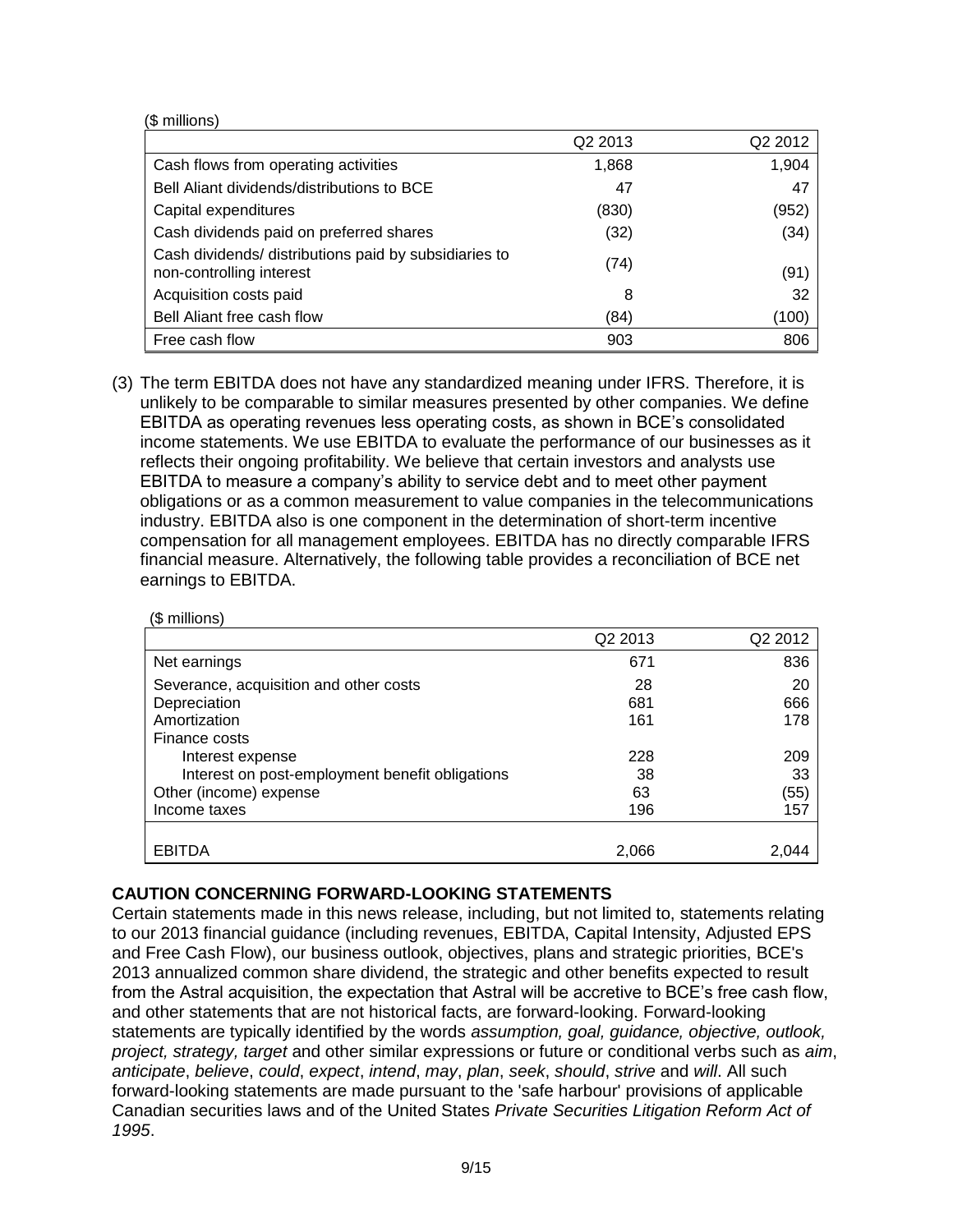Forward-looking statements, by their very nature, are subject to inherent risks and uncertainties and are based on several assumptions, both general and specific, which give rise to the possibility that actual results or events could differ materially from our expectations expressed in or implied by such forward-looking statements and that our business outlook, objectives, plans and strategic priorities may not be achieved. As a result, we cannot guarantee that any forwardlooking statement will materialize and you are cautioned not to place undue reliance on these forward-looking statements. The forward-looking statements contained in this news release describe our expectations as of August 8, 2013 and, accordingly, are subject to change after such date. Except as may be required by Canadian securities laws, we do not undertake any obligation to update or revise any forward-looking statements contained in this news release, whether as a result of new information, future events or otherwise. Except as otherwise indicated by BCE, forward-looking statements do not reflect the potential impact of any nonrecurring or other special items or of any dispositions, monetizations, mergers, acquisitions, other business combinations or other transactions that may be announced or that may occur after August 8, 2013. The financial impact of these transactions and non-recurring and other special items can be complex and depends on the facts particular to each of them. We therefore cannot describe the expected impact in a meaningful way or in the same way we present known risks affecting our business. Forward-looking statements are presented in this press release for the purpose of assisting investors and others in understanding certain key elements of our expected 2013 financial results, as well as our objectives, strategic priorities and business outlook for 2013, and in obtaining a better understanding of our anticipated operating environment. Readers are cautioned that such information may not be appropriate for other purposes.

### **Material Assumptions**

A number of economic, market, operational and financial assumptions were made by BCE in preparing its forward-looking statements for 2013 contained in this news release, including, but not limited to:

### *Canadian Economic and Market Assumptions*

- Growth in the Canadian economy of 1.8% in 2013, based on the Bank of Canada's most recent estimate, a thirty basis point increase compared with an earlier estimate of 1.5%;
- a slow pace of employment growth and new business formation affecting overall business customer demand;
- a sustained level of wireline and wireless competition in both consumer and business markets;
- higher wireline replacement, due primarily to increasing wireless and Internet-based technological substitution;
- increasing wireless industry penetration driven, in particular, by the accelerated adoption of smartphones, tablets and data applications, the expansion of LTE service in most urban and suburban markets, the proliferation of 4G devices, as well as population growth; and
- a soft advertising market for Bell Media.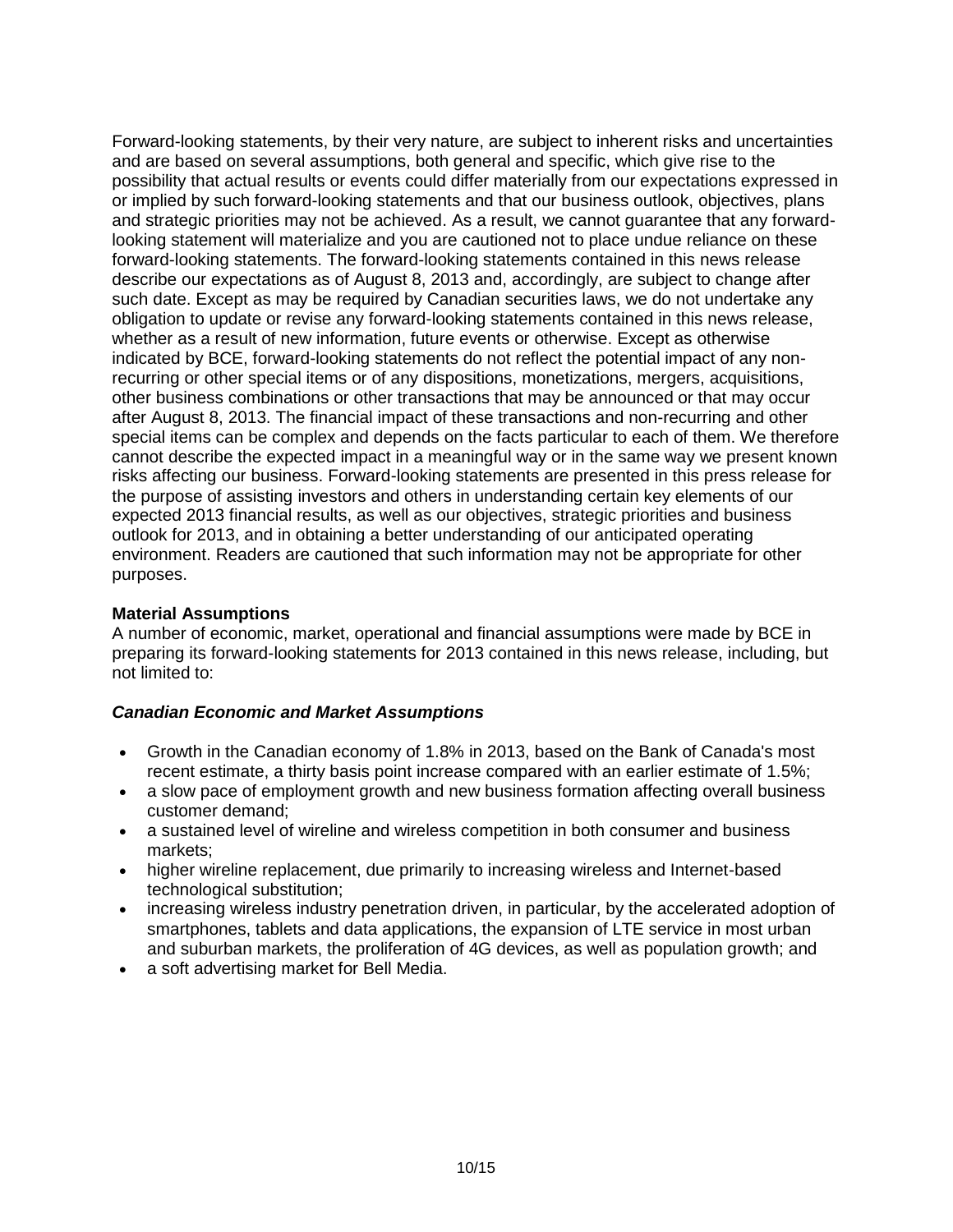# *Operational Assumptions Concerning Bell Wireline (Excluding Bell Aliant)*

- Stabilizing residential NAS line erosion rate as we leverage our broadband investment in FibeTV to drive three-product household penetration, increase our multiple-dwelling unit (MDU) market share, and generate higher pull-through attach rates for our residential Internet and Home Phone services;
- in particular, targeted retention and service bundle offers, customer winbacks and better service execution to contribute to the improvement in residential NAS line losses year over year, subject to the risk of more aggressive service bundle offers from our cable TV competitors and increasingly affordable Canada-wide unlimited wireless plans, which could lead to higher residential NAS line losses;
- increased subscriber acquisition at Bell TV to be driven by increased customer adoption of Fibe TV, as we further extend our IPTV broadband fibre footprint in areas of Ontario and Québec, and our ability to seek greater penetration within the MDU market, capitalize on our extensive retail distribution network, which includes The Source, and leverage our market leadership position in high definition (HD) programming;
- improved subscriber acquisition at Bell Internet through increased fibre coverage and speeds as we leverage our significant network capital investment and the implementation of new technologies to drive greater Fibe TV expansion and Internet attach rates;
- gradual improvement in the performance of our Business Markets unit based on increased business customer spending, new business formation and higher demand for connectivity and ICT services driven by a strengthening economy and an improvement in employment rates, subject to the risk of business customers adopting more conservative strategies which could result in lower capital spending requirements and deferral of ICT projects;
- continued customer migration to IP-based systems, increased competitive intensity in mass and mid-sized business segments as cable operators and other telecom competitors continue to intensify their focus on the business segment and ongoing competitive reprice pressures in our business and wholesale markets; and
- cost savings to be achieved from management workforce attrition and retirements, call center efficiencies, field service productivity improvements, further reduction in supplier contract rates, lower print and mail costs, effective content cost management and reducing traffic that is not on our own network.

## *Operational Assumptions Concerning Bell Wireless (Excluding Bell Aliant)*

- Bell Wireless to benefit from the flow-through of investments made in 2012 in customer acquisition and retention, along with continued strength in smartphone activations and data usage;
- continued aggressive competition in 2013 as competitors attempt to maintain or gain wireless market share;
- wireless revenue growth to be underpinned by continued growth in our subscriber base and ARPU, driven by a higher mix of smartphone and higher-value postpaid customers, increased distribution in western Canada, new services, and continued disciplined price management;
- Bell Wireless to benefit from ongoing technological improvements by manufacturers in our handset and device line-up and from faster data speeds that are allowing our clients to optimize the use of our services; and
- the proliferation of more expensive and sophisticated wireless devices, as well as heightened competitive activity, to exert pressure on EBITDA, due mainly to increased handset discount resulting in higher subscriber acquisition and customer retention costs.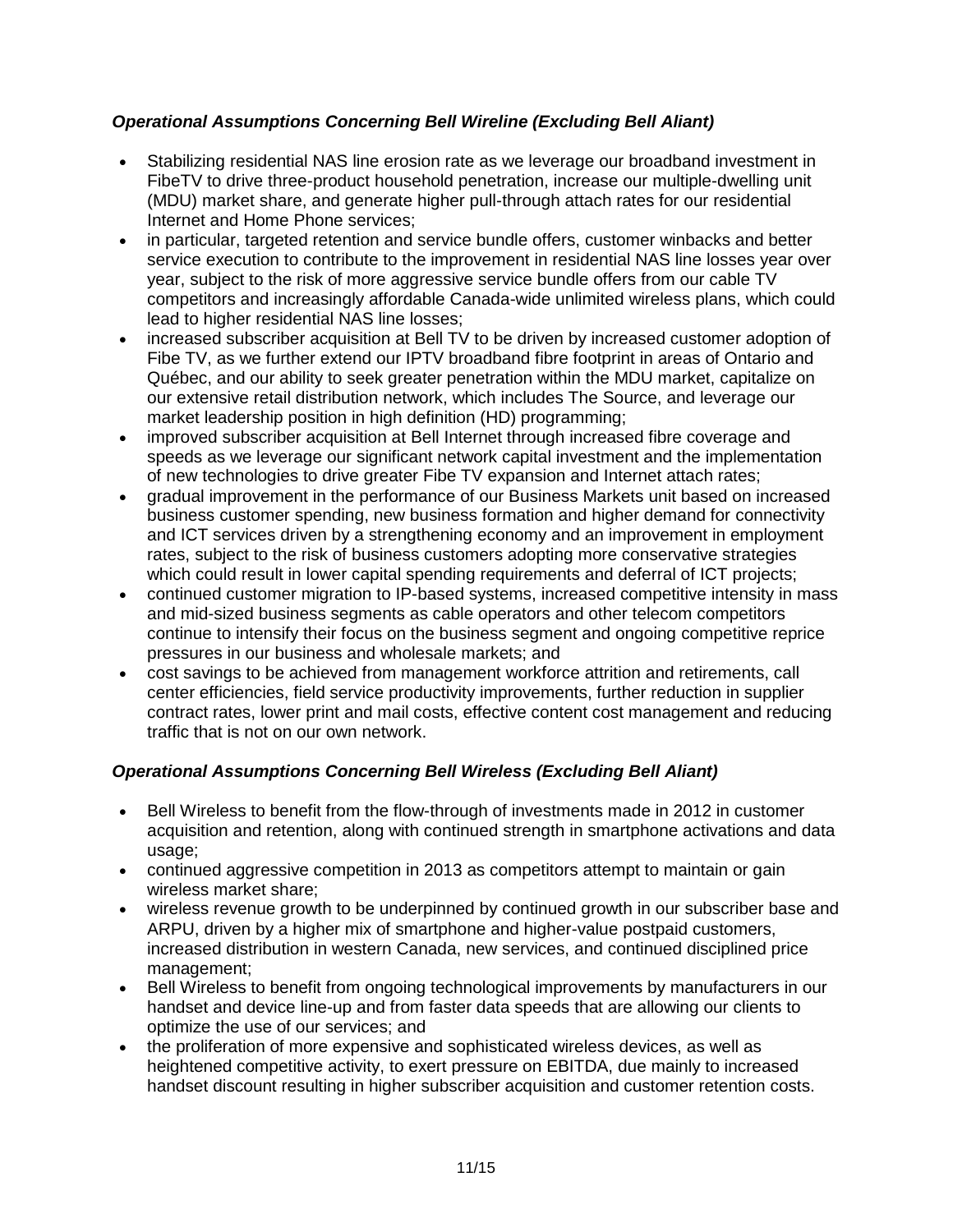## *Operational Assumptions Concerning Bell Media*

- The non-recurrence, in 2013, of significant events that occurred in 2012, including the London Summer Olympic Games, the NHL lockout and retroactive rate increases for specialty programming services;
- the intended launch, in 2013, of our TV Everywhere product, a strategic initiative aimed at enabling us to deliver the best live sports, news and other premium content exclusively to broadcasting distribution undertakings' (BDUs) subscribers;
- growth in subscriber revenues to be driven by contracted market-based rate increases for our specialty sports services;
- in conventional TV, building and maintaining strategic supply arrangements for content on four screens, continuing to successfully acquire high-rated programming and differentiated content to execute on Bell's multi-screen content strategy, producing and commissioning high-quality Canadian content, and producing market-leading news through investments in HD broadcasting and improvements to our news programming;
- increased costs to secure content in our sports broadcast operations as we face greater competition from both new entrants and established competitors, and as market rates for specialty content generally increase;
- in our non-sports English and French pay and specialty TV services, investment in quality programming and production, marketing and ongoing development of key brand partnership initiatives with respect to our existing services;
- pursuant to the Astral acquisition, the achievement of cost reductions by maximizing assets, achieving productivity gains and pursuing operational efficiencies; and
- the continued leverage of our strength in local radio and television markets to provide listeners and viewers with quality content, incorporating opportunities for multi-platform selling.

## *Financial Assumptions Concerning Bell (Excluding Bell Aliant)*

The following constitute Bell's principal financial assumptions for 2013. Where indicated below, assumptions have been updated from Q1 2013 as a result of the acquisition of Astral.

- Bell's total employee benefit plans cost to be approximately \$350 million, instead of \$340 million, based on an estimated accounting discount rate of 4.4% and an expected return on plan assets of 4.4%, comprised of an estimated above EBITDA employee benefit plans service cost of approximately \$230 million, instead of \$220 million, and an estimated below EBITDA net employee benefit plans financing cost of approximately \$120 million;
- total pension plan cash funding to be approximately \$350 million;
- cash taxes to be approximately \$325 million, instead of \$300 million;
- net interest expense of approximately \$750 million, instead of \$700 million;
- net interest payments of approximately \$720 million, instead of \$700 million; and
- cash severance and other of approximately \$150 million.

## *Financial Assumptions Concerning BCE*

The following constitute BCE's principal financial assumptions for 2013. Where indicated below, assumptions have been updated from Q1 2013 as a result of the acquisition of Astral.

 BCE's total employee benefit plans cost to be approximately \$430 million, instead of \$420 million, including approximately \$80 million for Bell Aliant, comprised of an estimated above EBITDA employee benefit plans service cost of approximately \$290 million, instead of \$280 million, and an estimated below EBITDA net employee benefit plans financing cost of approximately \$140 million;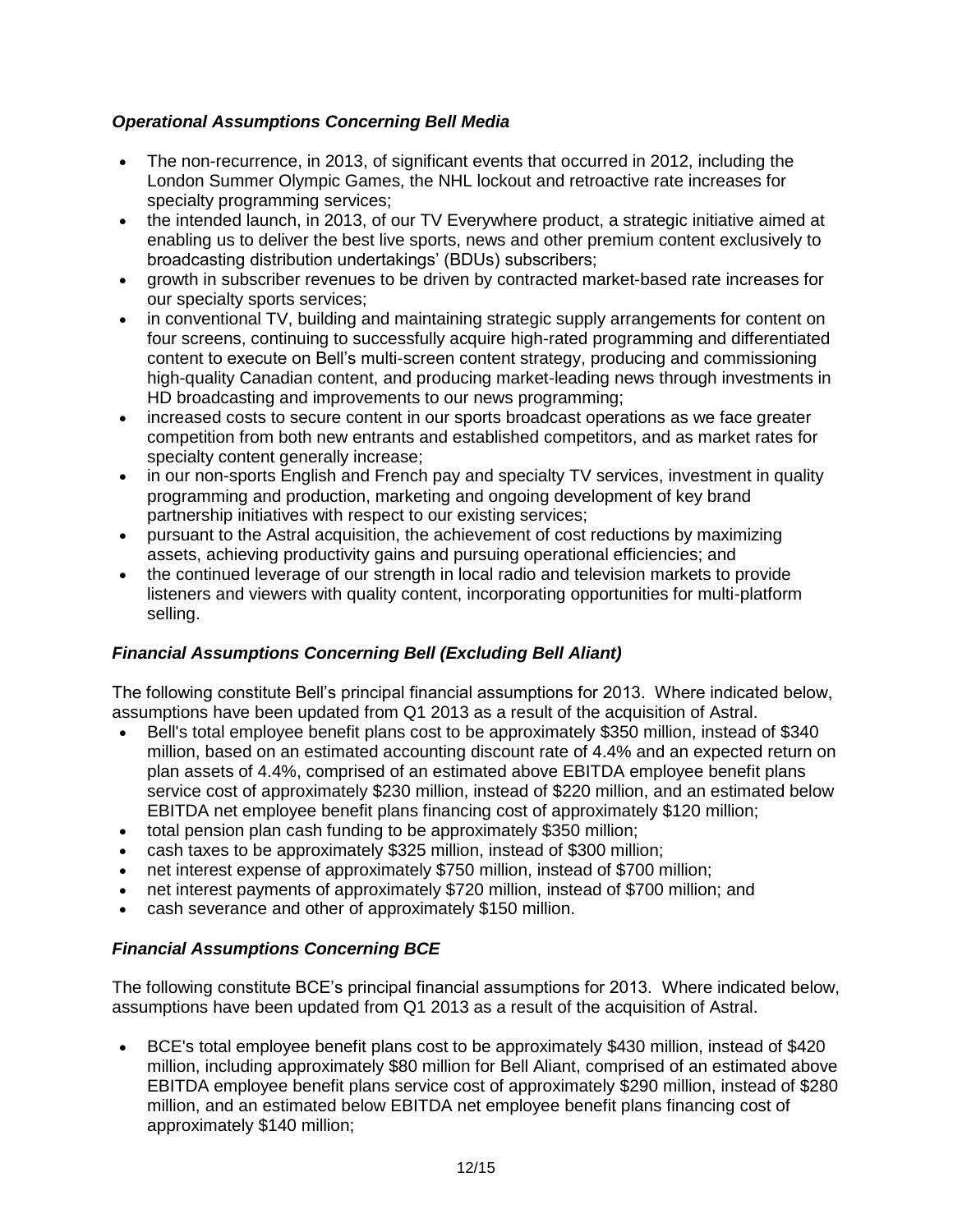- depreciation and amortization expense approximately \$50 million higher compared to 2012;
- net interest expense of approximately \$925 million, instead of \$875 million;
- tax adjustments (per share) of approximately \$0.07;
- an effective tax rate of approximately 26%;
- non-controlling interest similar to 2012; and
- an annual common share dividend of \$2.33 per share.

The foregoing assumptions, although considered reasonable by BCE on August 8, 2013, may prove to be inaccurate. Accordingly, our actual results could differ materially from our expectations as set forth in this news release.

### **Material Risks**

Important risk factors that could cause our assumptions and estimates to be inaccurate and actual results or events to differ materially from those expressed in or implied by our forwardlooking statements, including our 2013 financial guidance, are listed below. The realization of our forward-looking statements, including our ability to meet our 2013 financial guidance, essentially depends on our business performance which, in turn, is subject to many risks. Accordingly, readers are cautioned that any of the following risks could have a material adverse effect on our forward-looking statements. These risks include, but are not limited to:

- the intensity of competitive activity, and the resulting impact on our ability to retain existing customers and attract new ones, as well as on our pricing strategies, ARPU and financial results;
- the level of technological substitution contributing to reduced utilization of traditional wireline voice services and the increasing number of households that use only wireless telephone services;
- the increased adoption by customers of alternative TV services;
- variability in subscriber acquisition and retention costs based on subscriber acquisitions, retention volumes, smartphone sales and handset discount levels;
- regulatory initiatives or proceedings, litigation, changes in laws or regulations and tax matters;
- our failure to maintain network operating performance including as a result of the significant increase in broadband demand and in the volume of wireless data driven traffic;
- events affecting the functionality of, and our ability to protect, maintain and replace, our networks, equipment, facilities and other assets;
- our ability to maintain customer service and keep our networks operational in the event of the occurrence of environmental disasters or epidemics, pandemics and other health risks;
- our ability to anticipate and respond to technological change, upgrade our networks and rapidly offer new products and services;
- our failure to implement, on a timely basis, or maintain effective IT systems and the complexity and costs of our IT environment;
- general economic and financial market conditions, the level of consumer confidence and spending, and the demand for, and prices of, our products and services;
- our ability to implement our strategies and plans in order to produce the expected benefits, including our ability to continue to implement our cost reduction initiatives and contain capital intensity while seeking to improve customer service;
- increased contributions to post-employment benefit plans;
- ineffective management of changes resulting from restructurings and other corporate initiatives and from the integration of business units and business acquisitions;
- the complexity of our product offerings and pricing plans;
- labour disruptions:
- employee retention and performance;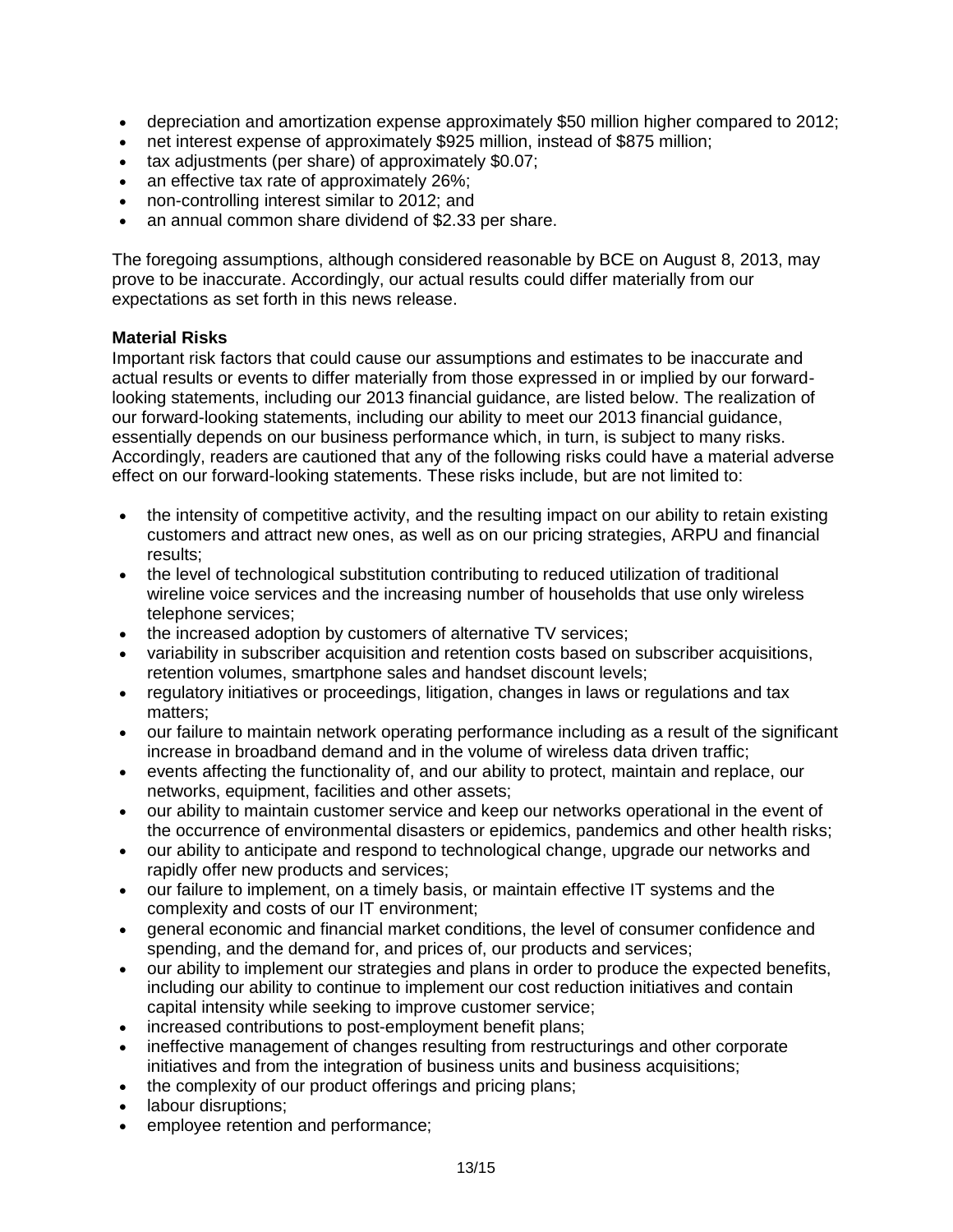- events affecting the ability of third-party suppliers to provide to us, and our ability to purchase, essential products and services;
- the quality of our network and customer equipment and the extent to which they may be subject to manufacturing defects;
- capital and other expenditure levels, financing and debt requirements and our ability to raise the capital we need to implement our business plan, including for BCE's dividend payments and to fund capital and other expenditures and generally meet our financial obligations;
- our ability to discontinue certain traditional services as necessary to improve capital and operating efficiencies;
- launch and in-orbit risks of satellites used by Bell ExpressVu Limited Partnership;
- the theft of our DTH satellite television services;
- Bell Media's significant dependence on continued demand for advertising, and the potential adverse effect thereon from economic conditions, cyclical and seasonal variations and competitive pressures;
- the adverse effect of new technology and increasing fragmentation in Bell Media's television and radio markets;
- health concerns about radio frequency emissions from wireless devices;
- BCE's dependence on the ability of its subsidiaries, joint ventures and other companies in which it has an interest to pay dividends and make other distributions;
- there can be no certainty that dividends will be declared by BCE's board of directors or that BCE's dividend policy will be maintained;
- stock market volatility;
- our failure to evolve practices and effectively monitor and control fraudulent activities; and
- our failure to successfully integrate Astral into Bell Media and to achieve the anticipated strategic and other benefits.

We caution that the foregoing list of risk factors is not exhaustive and other factors could also adversely affect our results. We encourage investors to also read BCE's 2012 Annual MD&A dated March 7, 2013 (included in the BCE 2012 Annual Report) as updated in BCE's 2013 First and Second Quarter MD&As, dated May 8, 2013 and August 7, 2013 respectively, for additional information with respect to certain of these and other assumptions and risks, filed by BCE with the Canadian securities commissions (available at [www.sedar.com\)](http://www.sedar.com/) and with the U.S. Securities and Exchange Commission (available at [www.sec.gov\)](http://www.sec.gov/). These documents are also available on BCE's website at [www.bce.ca.](http://www.bce.ca/)

## **ABOUT BCE**

BCE is Canada's largest communications company, providing a comprehensive and innovative suite of broadband communication services to residential and business customers under the Bell and Bell Aliant brands. Bell Media is Canada's premier multimedia company with leading assets in television, radio and digital media, including CTV, Canada's #1 television network, and the country's most-watched specialty channels. To learn more, please visit [BCE.ca.](http://www.bce.ca/)

The Bell Let's Talk mental health initiative is a national charitable and awareness program promoting mental health across Canada with the Bell Let's Talk Day anti-stigma campaign and significant Bell funding of community care and access, research, and workplace initiatives. To learn more, please visit [Bell.ca/LetsTalk.](http://bell.ca/LetsTalk)

For BCE corporate information, please visit [BCE.ca.](http://bce.ca/) For Bell product and service information, please visit [Bell.ca.](http://bell.ca/) For Bell Media, please visit [BellMedia.ca.](http://bellmedia.ca/)